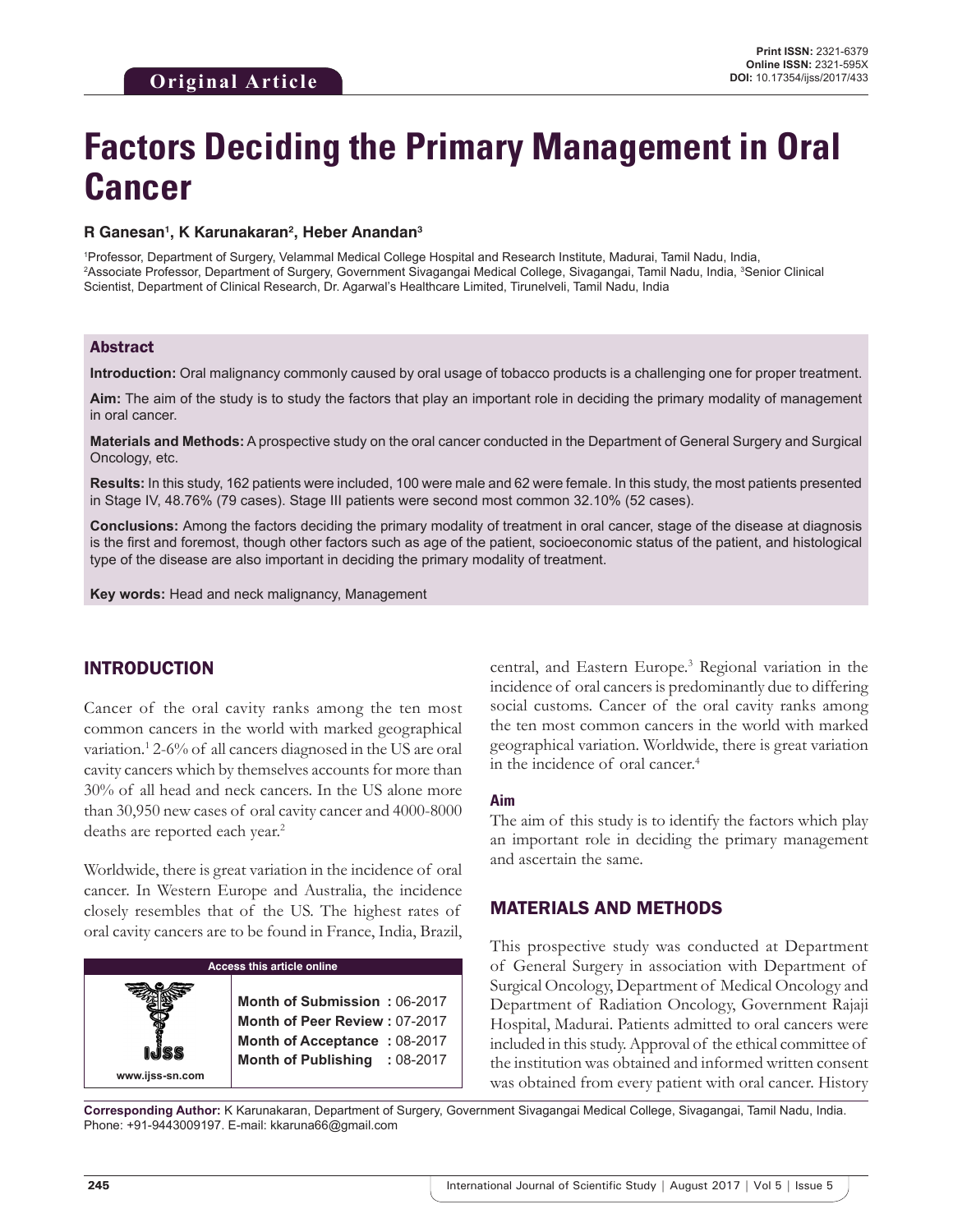recorded from every patient including present history, past history, and personal history. A thorough examination of the patient particularly the oral cavity was done and recorded properly. Investigations such as biopsy to confirm the diagnosis, computerized tomography scan, and magnetic resonance imaging scan done to stage the disease apart from investigations to assess the general condition of the patient. The results were tabulated, assessed, and a conclusion obtained.

### RESULTS

In this study, 162 patients were included, 100 were male and 62 were female. Most patients presented in Stage IV, 48.76% (79 cases). Stage III patients were the second most common 32.10% (52 cases). Thus, most patients presented late as Stage III and Stage IV. Stage I and II patients were comparatively less (Table 1).

The maximum number of cases 19.75% (32 cases) in males was in the 51-60 age groups. In females, the maximum numbers of cases were seen in the 61-70 age groups 12.35% (20 cases). Overall, in both males and females, the maximum number of cases was noted in the  $6<sup>th</sup>$  and  $7<sup>th</sup>$  decade 31.48 (51 cases) and 30.25 (49 cases), respectively (Table 2).

Males constituted 61.73% (100 cases) of the cases where as females made up the remaining 38.27% (62 cases). The sex ratio obtained in the study was 1.61:1 with a range varying from 1:3 to 6.5:1. Except for the third decade, all other decades showed a male predominance (Table 3).

31 cases with Stage I and II disease and 33 cases with Stage III and IV had surgery (Table 4).

Of the total 64 patients who had surgery, 43 patients were offered surgery as the primary treatment. 12 patients had surgery following chemoradiation. 3 patients with adenoid cystic carcinoma and 6 patients with verrucous carcinoma had surgery. Most of the patients with oral cavity cancers who reported at late stages opted for non-operative treatment. Overall, 39.51% of patients with oral cavity cancers underwent surgery (Table 5).

Patients who were operated for verrucous carcinoma does not have other treatment option except surgery, and this histological type of Oral cancer may not be amenable for Radiotherapy as well as chemotherapy, thus it signifies that histology of the disease is one another factor which decides the primary modality of treatment. No recurrences were reported among those 6 patients.

#### **Table 1: Stage‑wise distribution of patients**

| <b>Stage</b>   | $N$ (%)    |
|----------------|------------|
|                | 8(4.93)    |
| $\mathsf{II}$  | 23 (14.20) |
| $\mathbf{III}$ | 52 (32.10) |
| IV             | 79 (48.76) |

#### **Table 2: Distribution of patients according to age and sex**

| Age       | $N$ (%)     |            |              |  |  |  |
|-----------|-------------|------------|--------------|--|--|--|
|           | Male        | Female     | <b>Total</b> |  |  |  |
| $21 - 30$ | 1(0.62)     | 3(1.85)    | 4(2.47)      |  |  |  |
| $31 - 40$ | 9(5.56)     | 7(4.32)    | 16 (9.88)    |  |  |  |
| 41-50     | 16 (9.88)   | 11(6.79)   | 27 (16.67)   |  |  |  |
| $51 - 60$ | 32 (19.75)  | 19 (11.73) | 51 (31.48)   |  |  |  |
| 61-70     | 29 (17.90)  | 20 (12.35) | 49 (30.25)   |  |  |  |
| >71       | 13(8.02)    | 2(1.23)    | 15(9.25)     |  |  |  |
| Total     | 100 (61.73) | 62 (38.27) | 162 (100)    |  |  |  |

#### **Table 3: Distribution of patients according to sex**

| Age                                                          | $21 - 30$ |   |     | 31-40 41-50 51-60 61-70 >71 |     |    | Total |
|--------------------------------------------------------------|-----------|---|-----|-----------------------------|-----|----|-------|
| Male                                                         |           | ч | 16. | 32                          | 29  | 13 | 100   |
| Female                                                       | 2         |   | 11  | 19                          | 20. |    | 62.   |
| Male: female 1.00:3 1.29:1 1.45:1 1.68:1 1.45:1 6.5:1 1.61:1 |           |   |     |                             |     |    |       |

#### **Table 4: Number of patients operated based on stage**

| <b>Stage</b>  | Ν  |
|---------------|----|
|               |    |
| $\mathsf{II}$ | 23 |
| III           | 14 |
| IV            | 19 |

#### **Table 5: Number of patients operated based on site and histology**

| Type        | ВM | <b>Tongue</b> | HP | <b>Alveolus</b> | Lip | Total |
|-------------|----|---------------|----|-----------------|-----|-------|
| SCC         | 18 | 22            |    |                 |     | 43    |
| Salvage-SCC | 4  |               |    | 3               |     | 12    |
| ACC         |    |               |    |                 |     |       |
| Verrucous   |    |               |    |                 |     | 6     |
| Total       | 26 | 25            |    | 5               |     | 64    |

ACC: Adenoid cystic carcinoma, SCC: Squamous cell carcinoma, BM: Buccal mucosa, HP: Hard palate

#### **DISCUSSION**

The management of oral malignancies is multifactorial. Nevertheless, surgery has remained the cornerstone of managing these patients and the surgeon's role in the multimodality approach is of paramount importance.<sup>3,4</sup> Although many factors decide the primary management of